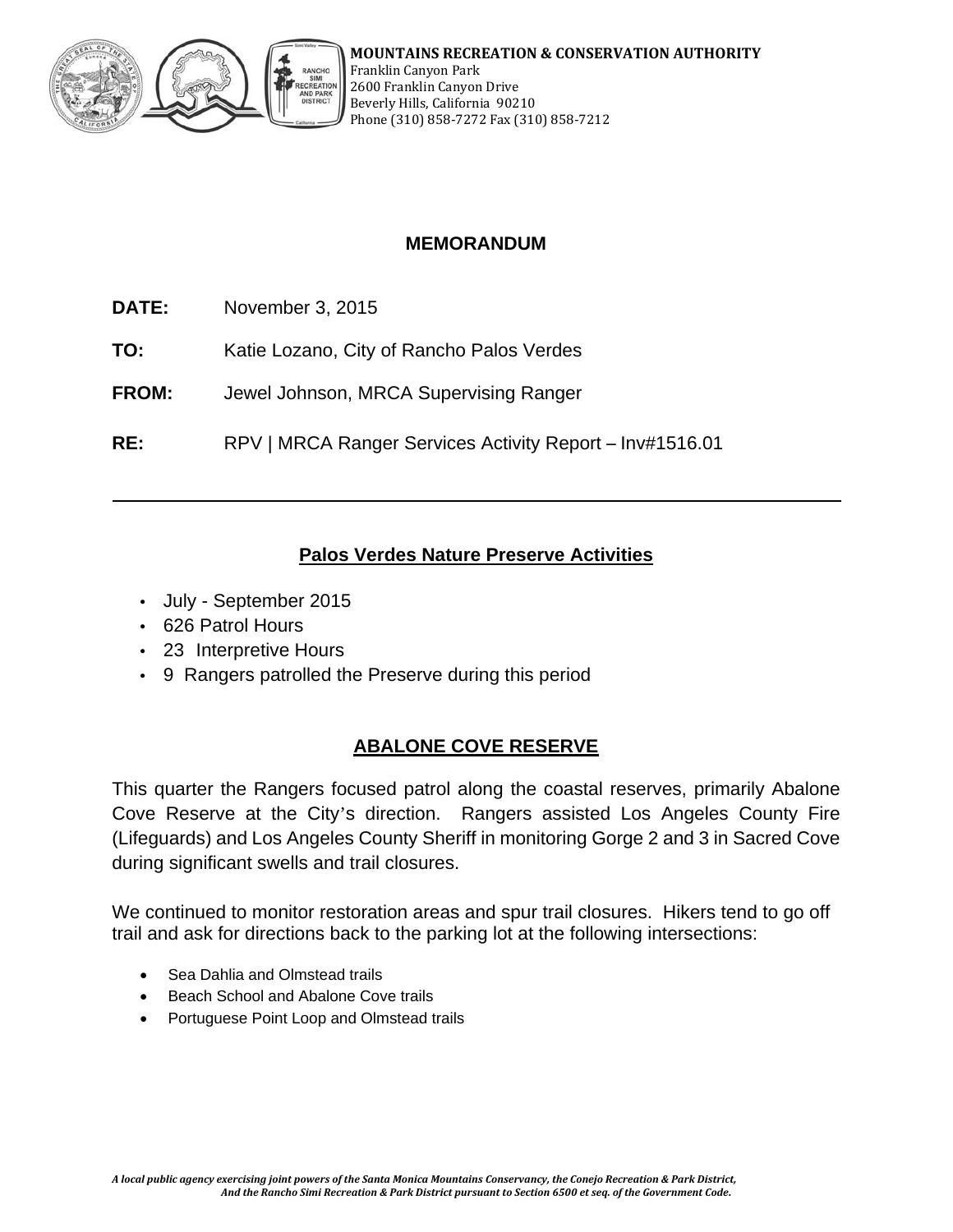### **PORTUGUESE BEND RESERVE**

The trail markers at Ishibashi Farm Trail continue to be confusing. "No Bike" and "Bike allowed" trail markers are double stacked. **(Pictures on file**)

Recommend researching trail options to slow down bike speed at the beginning and end of Ishibashi Trail. **(Pictures on file)**

Mountain Bikers are accessing Portuguese Bend Reserve via Forrestal Reserve.

Hikers continue to ask for directions to the beach and how to get back to Del Cerro Park (Crenshaw) at the following intersections and trail junction:

- Peppertree and Ishibashi Farm Trails
- Peppertree, Landslide Scarp and Toyon Trail Junction
- Water Tank and Burma Trails
- Panorama and Burma Trails

# **FORRESTAL RESERVE**

There are issues with trail markers at the multi-use junction of Flying Mane, Mariposa and Basalt. Flying Mane traffic can assume they are still on Flying Mane because the trail marker is not visible. **(Pictures on file)** The double stacked trail marker is visible to traffic coming off Mariposa Trail. **(Pictures on file)** but, other side of the trail marker is only visible if you are standing off trail in the brush. This side of trail marker is triple stacked and the bottom portion is partially buried. **(Pictures on file)** All three multi-use trails lead to the hiker only Quarry Trail and an Equestrian | Hiker Turnaround. The mountain bikers are turning onto the hiker only Quarry Trail because a second trail marker is not visible to traffic coming off Basalt. **(Pictures on file)**

### **OCEAN TRAILS RESEVE (including Founders Park | RPV Beach)**

The paragliders are still landing on RPV Beach. Recommend "Area Closed" or "No Beach Access" across from the bench at West Portal Trail and behind the lifeguard stand on RPV Beach. **(Pictures on file)**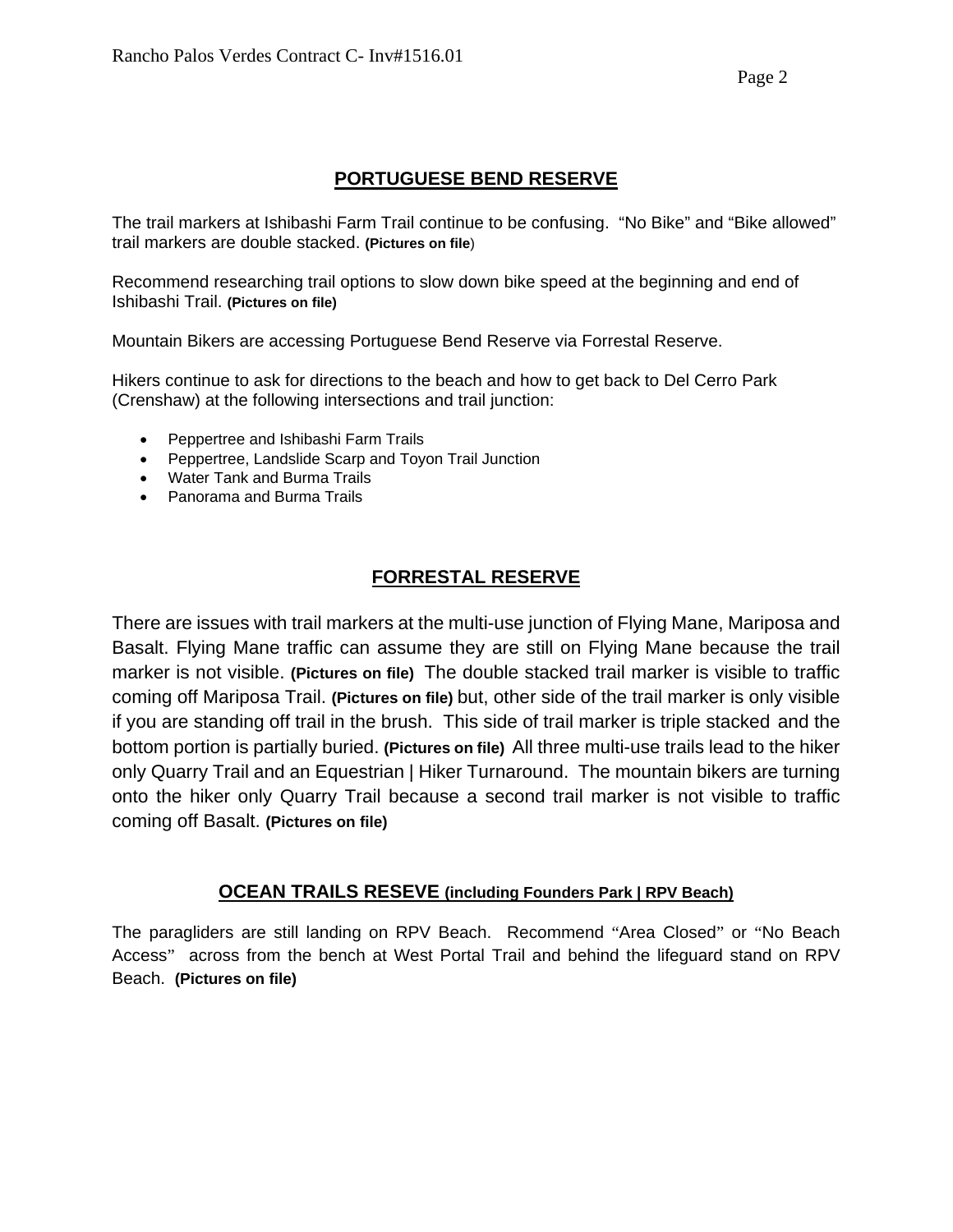# **SAN RAMON RESERVE**

Monitor trails for new bike jumps. Hikers have created trail to access Reserve due to the steep grade and erosion at authorized trailhead. It appears to less activity during this quarter.

Observed paragliders are taking off on LA County Property near Friendship Park.

# **THREE SISTERS RESERVE**

Field Visit with PVPLC Conservation Director to discuss trail marker placement. **(pictures on file)**

- McBride Trail and McCarrell Canyon Trail look the same. McBride is the primary entrance to Three Sisters.
- There is a McCarrell Canyon Trail marker at Ocean Terrace Dr (outside Reserve?).
- Barkentine | McCarrell Canyon trail markers double stacked. Recommended separating.
- Recommended "Stay on Trail" signs.
- Overall, more thought and consideration on trail marker placement. Possible change from current trail markers to post.
- Recommended moving "Filiorum Reserve" funding sign out of Three Sisters Reserve to Filiorum Reserve (Pacifica)

All Wildlife Rescue and Education was notified of an injured (right talon) Red tail Hawk at Three Sisters Reserve. They are authorized by the Department of Fish and Wildlife.

# **ALTA VICENTE RESERVE**

Follow up on report of homeless camp off North Spur trail. Found no evidence of encampment but found swing on tree.

I advise some regular dog walkers from the nearby homes off Via Capri about the Rancho Caminos Dog Park. Recommend directional signs to "Dog Park" from North Spur and South Spur trails.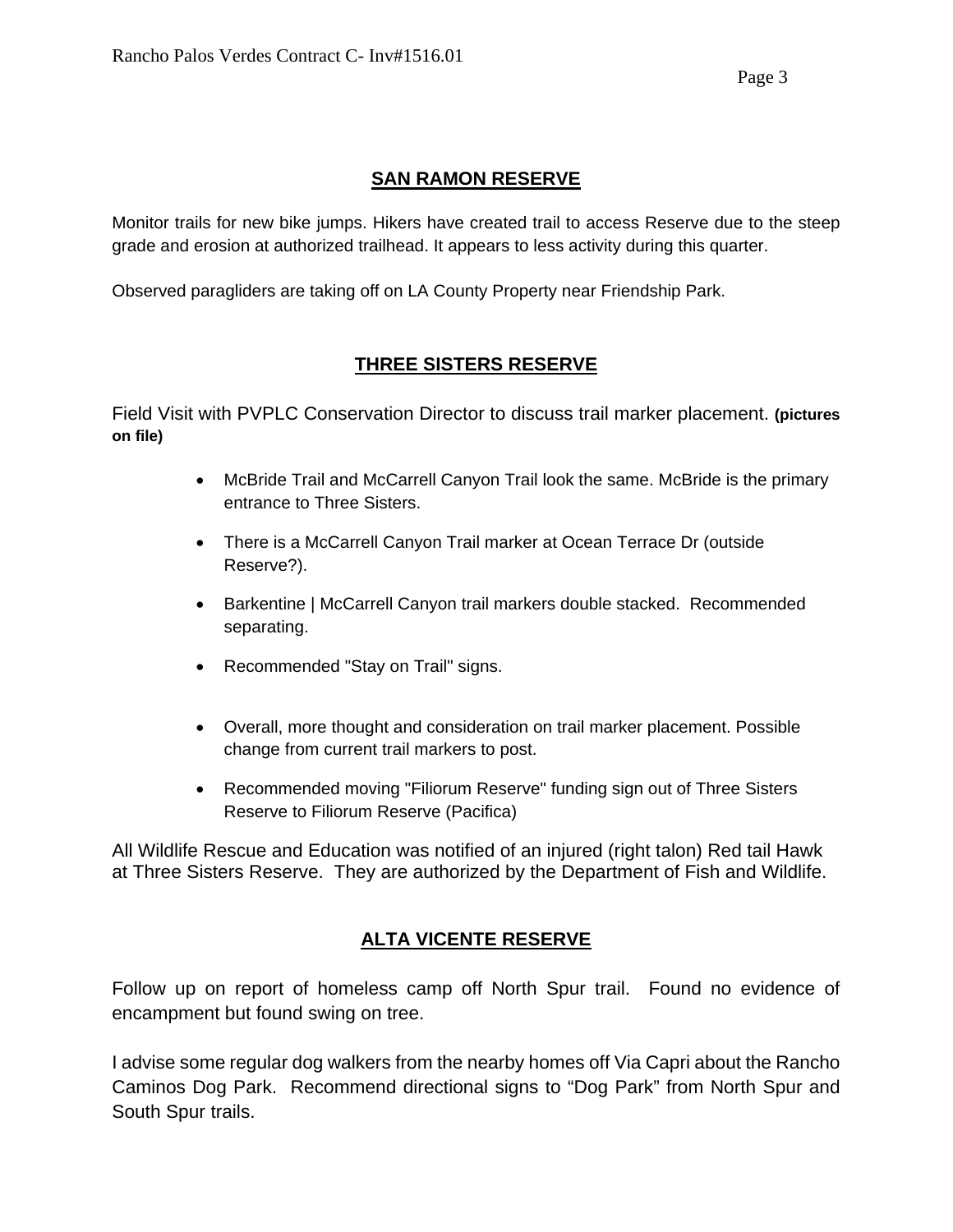# **RANGER HOTLINE CALLS – 43**

### ABALONE COVE RESERVE

- Call for assistance from LA County Lifeguard (swell coming in)
- Nude man in Sacred Cove (PVPLC Keeper)
- Is fishing allowed in Abalone Cove?
- Archery Range member keeps parking at Archery Range and going to the beach.
- Line fishing at Abalone Cove (Spearfishing Only)
- Fisherman harassing visitor
- When are trails opening
- After-hours activity (large group)

#### CITATIONS ISSUED – 4

- Area Closed (Hikers) 2
- No animals allowed on beach 2

#### PORTUGUESE BEND RESERVE

- Unsafe biking on Ishibashi Trail
- Increase of dogs off leash
	- o Dog almost attacked
		- o Caller identified Portuguese Bend Reserve as Del Cerro Park
- Dehydrated Hiker
- Coyote on Burma early morning

#### CITATIONS ISSUED – 2

• Dog off Leash

#### FORRESTAL RESERVE

- What type of stone?
- Someone tent camping

#### OCEAN TRAILS RESERVE

- Poaching (fishing allowed)
- Dogs allowed on trails?
- Are trails open

#### CITATIONS ISSUED – 2

- Dog off Leash
- Dog in prohibited area

#### ALTA VICENTE RESERVE

• Homeless man sleeping or sick